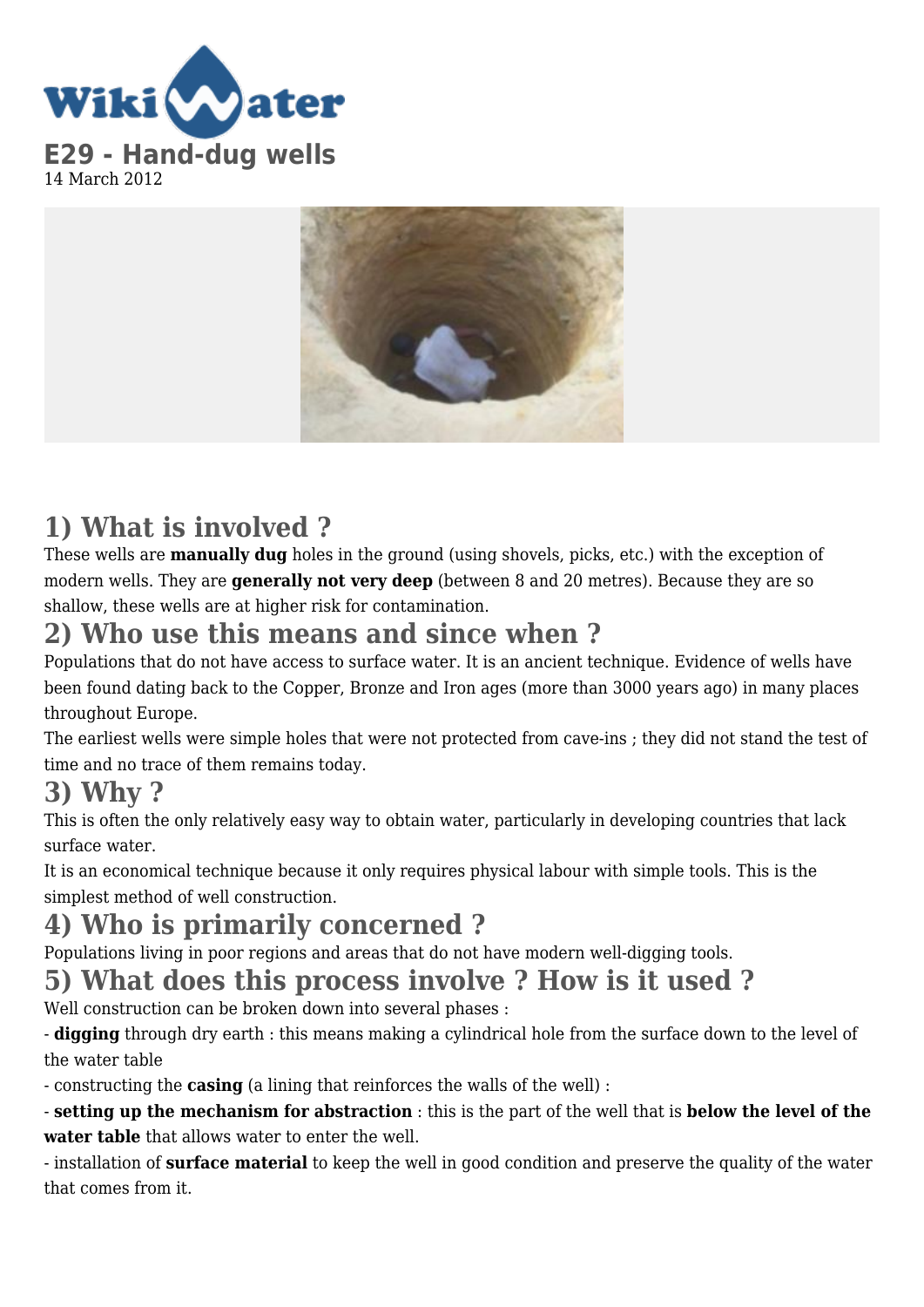

#### **A well being dug in Mali Photo PS Eau**

Among wells that people dig, a distinction is made between :

- traditional wells
- modern wells

### **a) Traditional wells**

Traditional wells are a construction made by local populations with the means that they have at their disposal, sometimes with the help of professional well-diggers.

These wells are dug by hand using very old methods, without concrete spouts, with walls only supported with wood or branches.

#### **Temporary digging**

These small wells **are generally less than 10 m deep**. They are constructed simply and quickly with a simple lining of branches or straw. They must be regularly reinforced because they can cave in. The depth of the water in them is generally shallow. **The volume of water they supply is low**.



#### **Sketch of wells and problems with them in sandy clay s[oil](https://wikiwater.fr/IMG/UserFiles/Images/art-29-1_xl.jpg) (Source :Interafrican Committee of Hydraulic Studies) Permanent wells**

**These wells are deeper** (sometimes as deep as **10-20 metres or more**) and are made by experienced well-diggers. **Their diameter varies from between 0.8 and 1 m**.

While the lifespan of wells like these is longer than for temporary wells, **they may deteriorate**

**significantly** if the support for the well walls is not substantial enough.

 $\pmb{\times}$ **Diagram of a permanent well - (Source : Interafrican Committee of Hydraulic Studies)**

### **b) Modern Wells**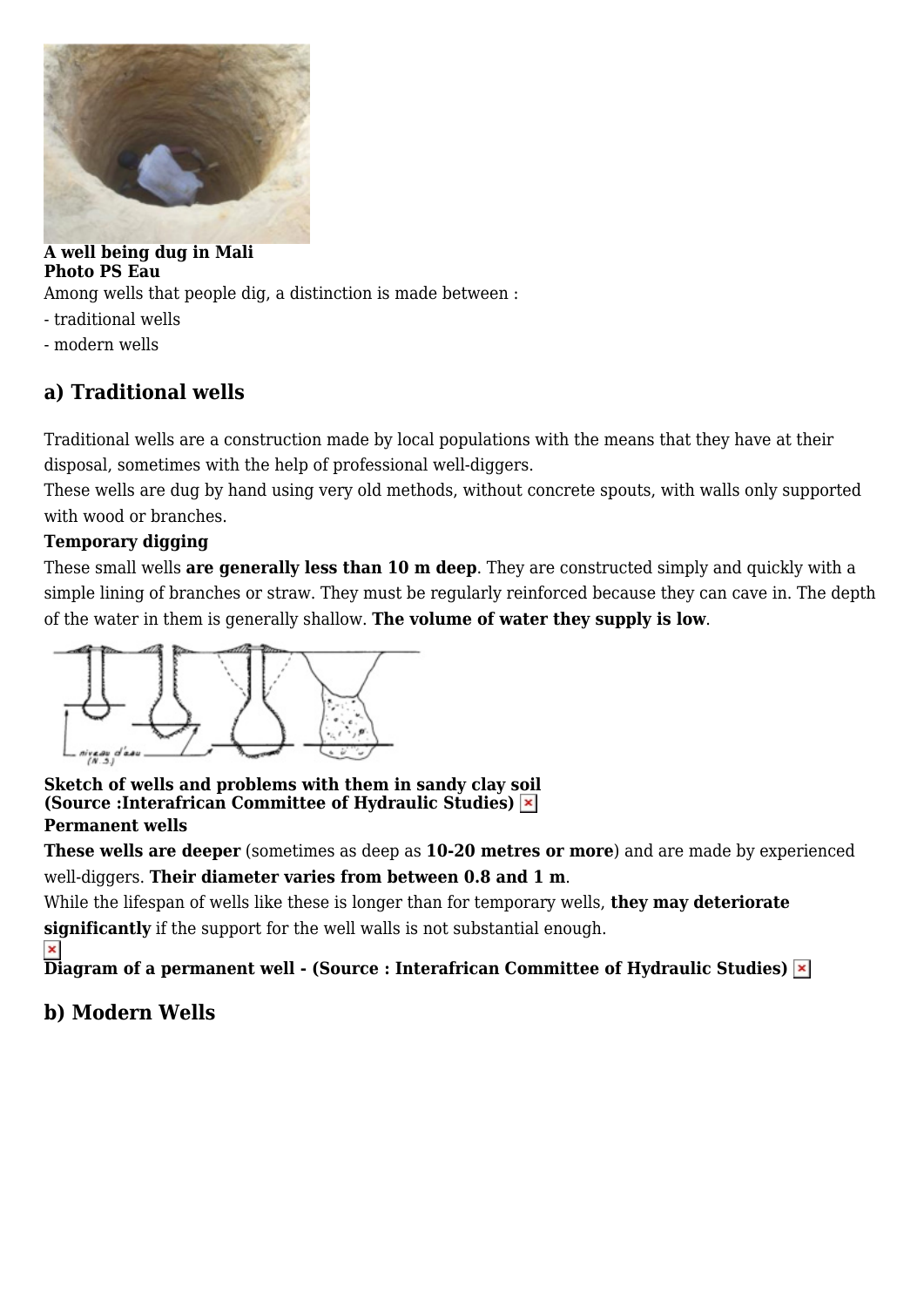

#### **Diagram of a modern well - (Source : Interafrican Committee of Hydraulic Studies)**

This type of well can be dug by partly hand but it is generally done with mechanical digging equipment. The diameter of these wells varies between 1 and 1.8 m. The walls are firmly supported by a metal or concrete casing, topped with a margelle (coping) and protected from animals.

The digging techniques vary depending on the nature of the soil :

- In soft soil (sand, clay, soft schist) manual tools like shovels, picks and crow bars can be used.
- In harder soil (sandstone, hard schist, etc.) a jackhammer is needed.

- In very hard soil (granite, quartz) explosives can be used but this is an expensive and dangerous technique. In these situations, drilling is a better technique (*see the file E 30 about drilled wells*).

# **6) Special difficulties and precautions to be taken if any**

There are **multiple dangers** (cave-ins, falling walls) when a well is dug by hand. A certain amount of knowledge, skills and understanding of the technique are absolutely necessary to ensure the safety of the people working on its construction.

# **7) Main advantages and drawbacks**



**Photo Caritas Burkina/Ocades**

#### **a) Advantages**

Wells dug this way have a wider diameter which means water can be drawn from a wider zone in the water table.

These wells can capture water from less permeable materials such as fine sand, loam or clay.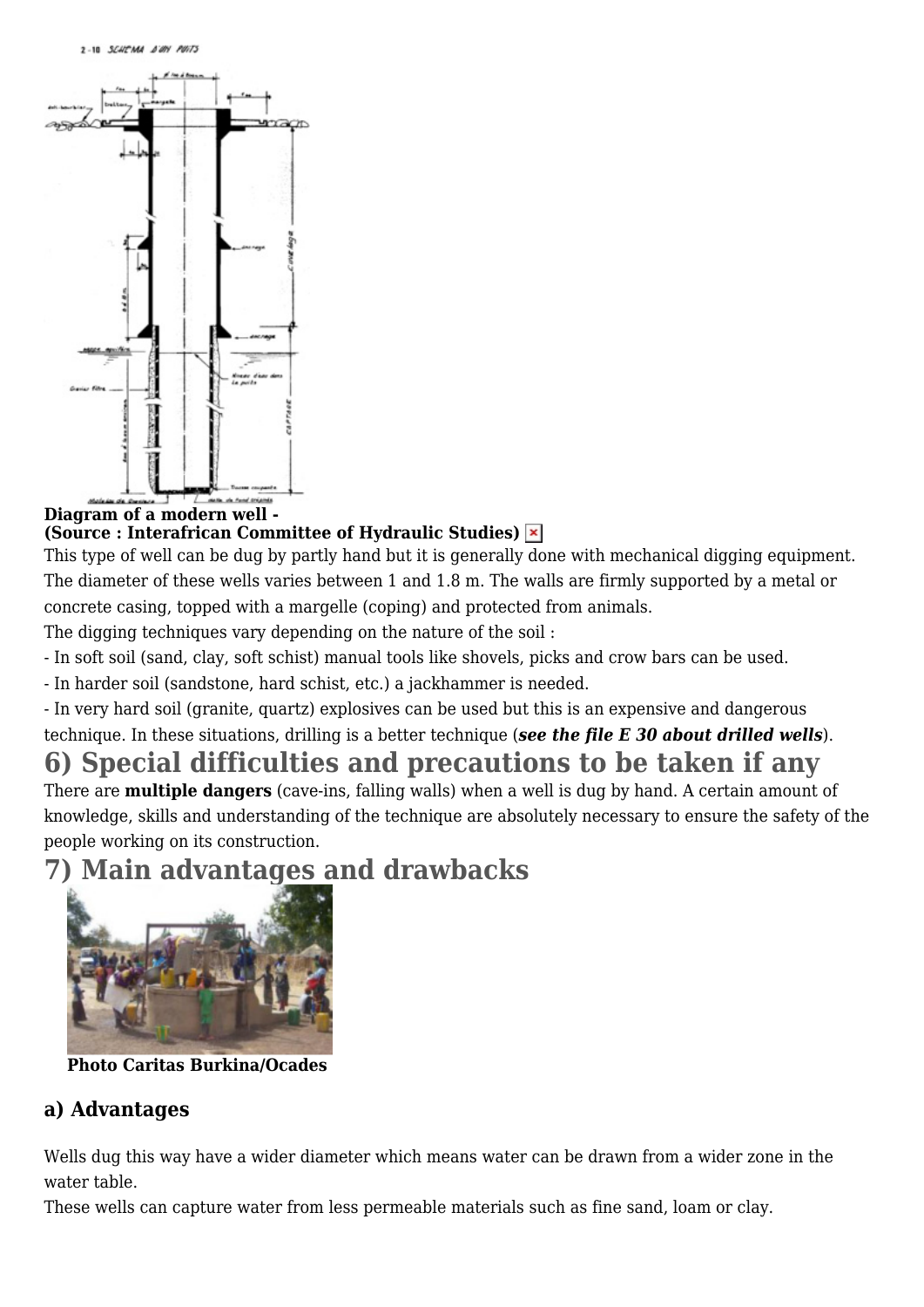### **b) Drawbacks**

- they are generally **fairly shallow**, which means they can be **contaminated** from the surface

- most surface wells are not very deep and they are dug in permeable soil so they **can quickly run dry in a drought** or with a simple seasonal drop in the water table if it goes below the depth that the well

#### reaches.

### **8) Cost**

Construction, operation and maintenance costs depend on the techniques and the pump system used. For construction costs, you will need to take into account :

- Digging (labour, drilling equipment, etc.)

- Material used for the lining.

- Any pump equipment necessary : hand pump or a motorised pump, many wells are only equipped with a pulley and a well bucket attached to a rope.

These costs vary considerably depending on the materials used and their availability.

**As a general indication**, in Africa, the **construction** cost for a traditional well is somewhere **between 8 and 25 euros per metre in depth**.

**The price of a hand pump** can be quite high. **It varies between €60 and €1500**. *(See the files on these pumps E35 and E43)*.

## **9) Observations, recommendations and suggestions for solutions**

If the soil is unsteady or too soft, do not dig a well, opt for the driven well technique with a casing (*see file E 30 on driven wells*).

# **10) Achievement example**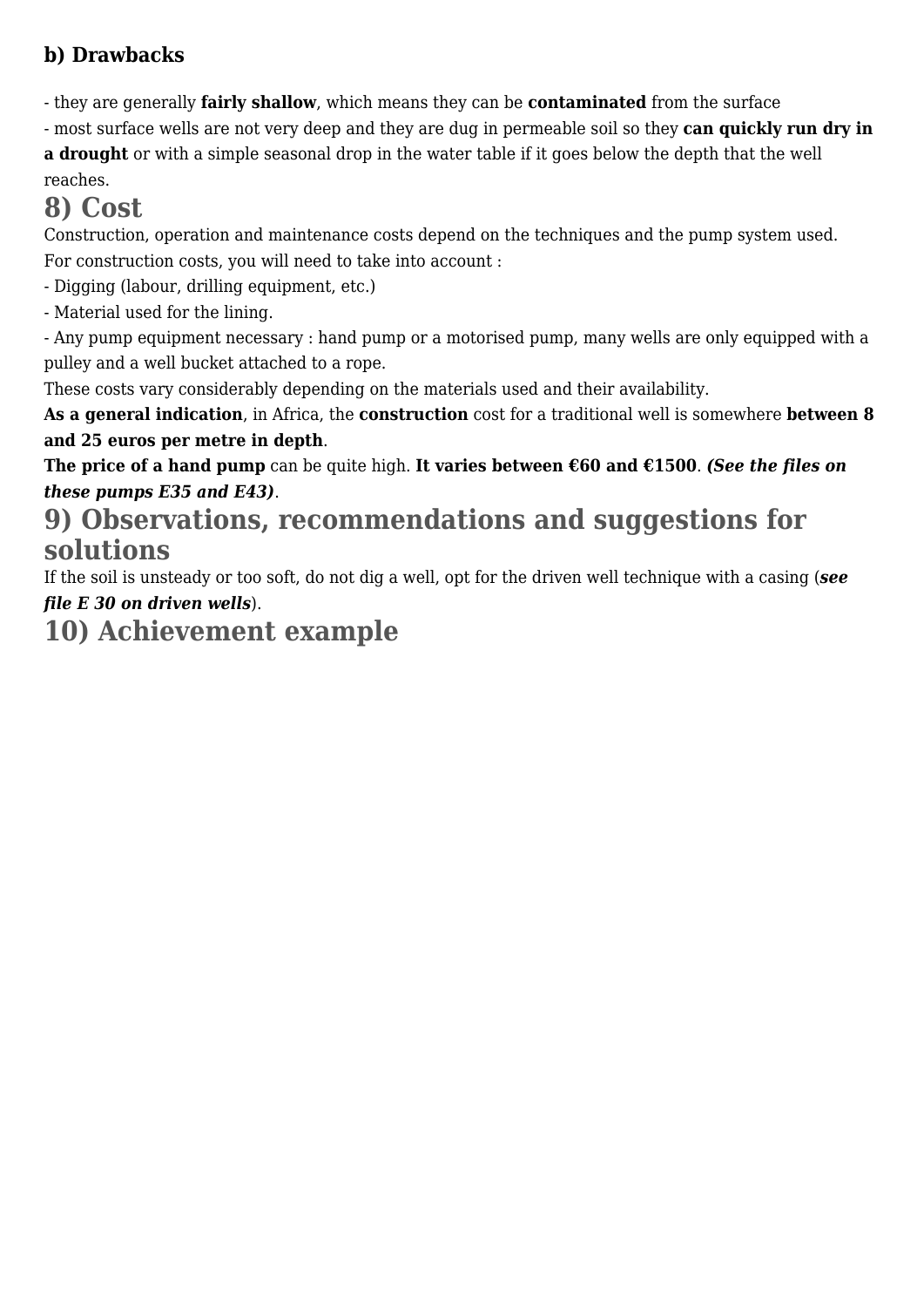#### **Photo Via Sahel**

The NGO Via Sahel (based in Toulouse) has constructed some 60 wells in Mali (in Dogon Country) at the rate of about 15 a year.

Their depth varies between 15 and 70 m and the average cost is around  $\epsilon$ 1800.

Every well provides good quality water for 300 people.

The NGO supplied the cement, the iron reinforcement and two well-diggers that they had trained previously. The residents of the village agreed to help do part of the digging with picks during the 3 months of work.

**11) Where to obtain further information**

- **RéFEA** :Réseau Francophone sur l'Eau et l'Assainissement (French Network for Water and Sanitation) Low cost technologies : technical information on Traditional wells, modern wells. Available on line at : <https://www.oieau.fr/actualites/oieau/un-bilan-de-letat-des-eaux-de-surface-et-des-eaux-souterraines> - **CINAM** Comité Interafricain d'Etudes hydrauliques, Interafrican Committee of Hydraulic Studies : **« Manuel de formation des formateurs villageois - Le point d'eau au village » "Training manual for village trainers – the water source in the village"** : set up, use, hygiene, maintenance. This manual includes several small booklets and cartoons intended to provide villagers with information on a number of subjects. *For information specifically about wells, look at the second booklet and particularly the illustrations 2.8 and 2.19.*

#### [www.pseau.org/outils/ouvrage...](http://www.pseau.org/outils/ouvrages/cinam_le_point_d_eau_au_village.pdf)

- **RWSN**- Fondation Suisse **SKAT « Solutions vers la réduction du coût des puits en milieu rural africain » "Solutions to reduce the cost of wells in rural Africa"** A 16-page report with lots of information and good illustrations about various types of wells and drilling, and the least expensive solutions from the Rural Water Supply Network.

[https://www.pseau.org/outils/ouvrages/rwsn\\_solutions\\_reduction\\_couts\\_puits\\_rural\\_africain\\_fr.pdf](https://www.pseau.org/outils/ouvrages/rwsn_solutions_reduction_couts_puits_rural_africain_fr.pdf)